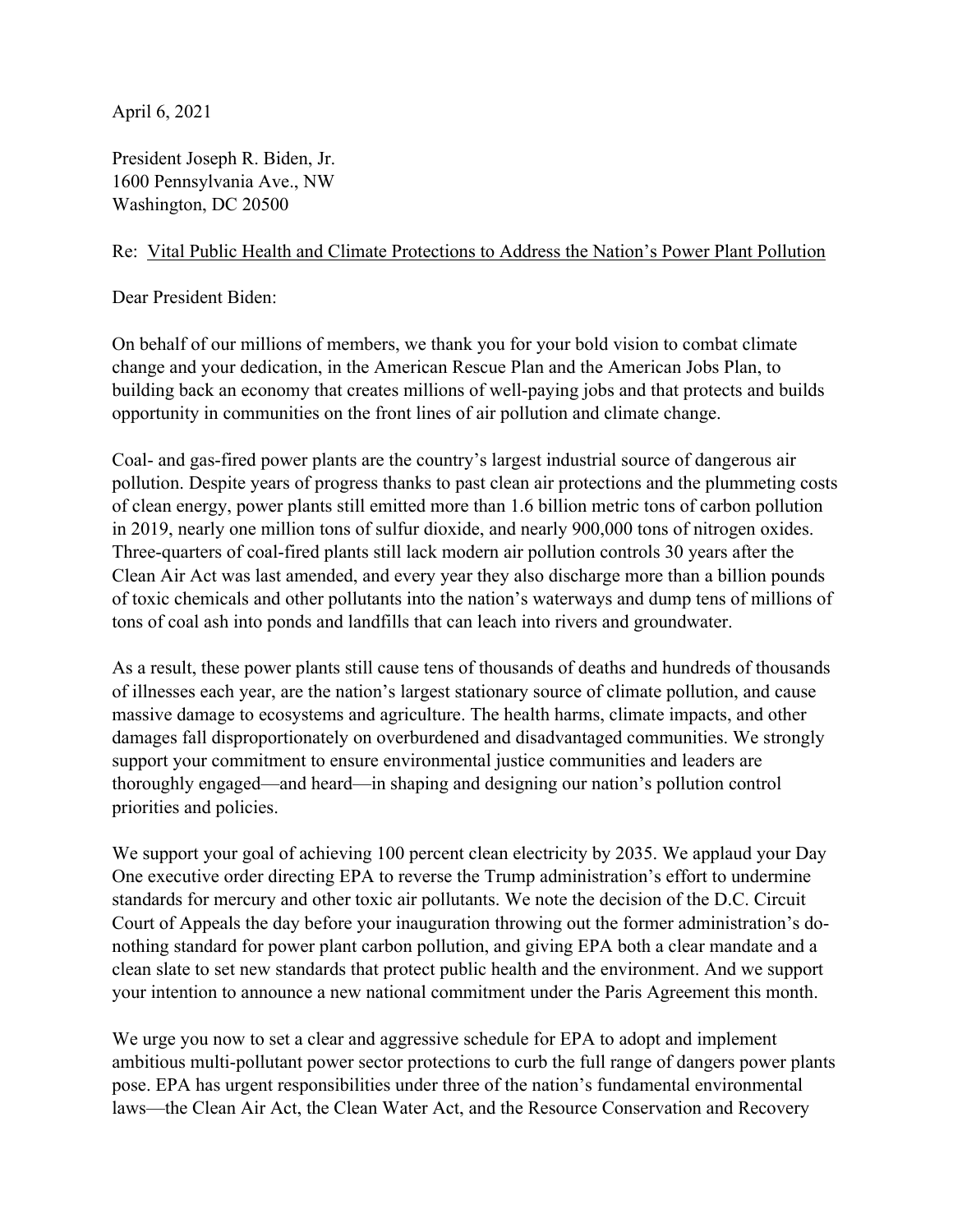Act—to address the serious public health and environmental threats from power plants. By carrying out EPA's responsibilities under current law in parallel with seeking new incentives, investments, and authority from Congress to limit pollution, your administration can protect all communities while creating millions of good jobs for workers across the country, including those in industries currently dependent on high-polluting fuels. It is critical to phase down power sector carbon emissions at least 80 percent below their 2005 peak levels by 2030, which will support your administration's 2035 target for 100 percent clean electricity. Cleaning up the power sector is also essential to a broader strategy of electrifying our vehicles, buildings, and industry, in order to reduce the health- and climate-harming pollution from those sectors.

A multi-pollutant power sector approach and schedule for action under our current laws should include at least the following key elements:

- Curbing toxic pollution: EPA must restore the "appropriate and necessary" finding and strengthen the current mercury and air toxics standards for power plants.
- Cleaning up deadly soot and smog: Every power plant must address its health-harming pollution. EPA must aggressively enforce existing ambient air quality standards for dangerous fine particles and ozone and should quickly update and strengthen those standards to reflect current science. The agency must strengthen the "good neighbor" and other implementation rules to protect millions of people afflicted by upwind pollution beyond their control, and must set state-of-the-art standards for smog-forming oxides of nitrogen from new gas plants. EPA must also require power plants to consistently use the control technologies they already have installed but frequently turn off or bypass, and the agency must close the illegal loopholes for pollution during startups, shutdowns, and malfunctions.
- Safeguarding our climate: Cutting climate pollution from the power sector is essential to addressing the climate crisis. EPA must adopt strong carbon pollution standards for existing coal and gas plants, and for new gas plants.
- Protecting our parks and visibility: EPA must protect the millions of visitors to our national parks and the local economies that depend on them by reinstating and strengthening pollution control requirements for power plants that pollute national parks and degrade vistas over vast areas of our beautiful country.
- Cutting toxic water pollution: EPA must close loopholes in the effluent limitations for coalfired power plants and strengthen the standards based on state-of-the-art treatment technology.
- Curbing coal ash: EPA must restore and strengthen safeguards for disposal of coal ash, the toxic waste produced by coal-fired electric power generation.

These vital public health and climate protections should be implemented through a set of rulemakings proposed by the end of this year and promulgated in 2022.